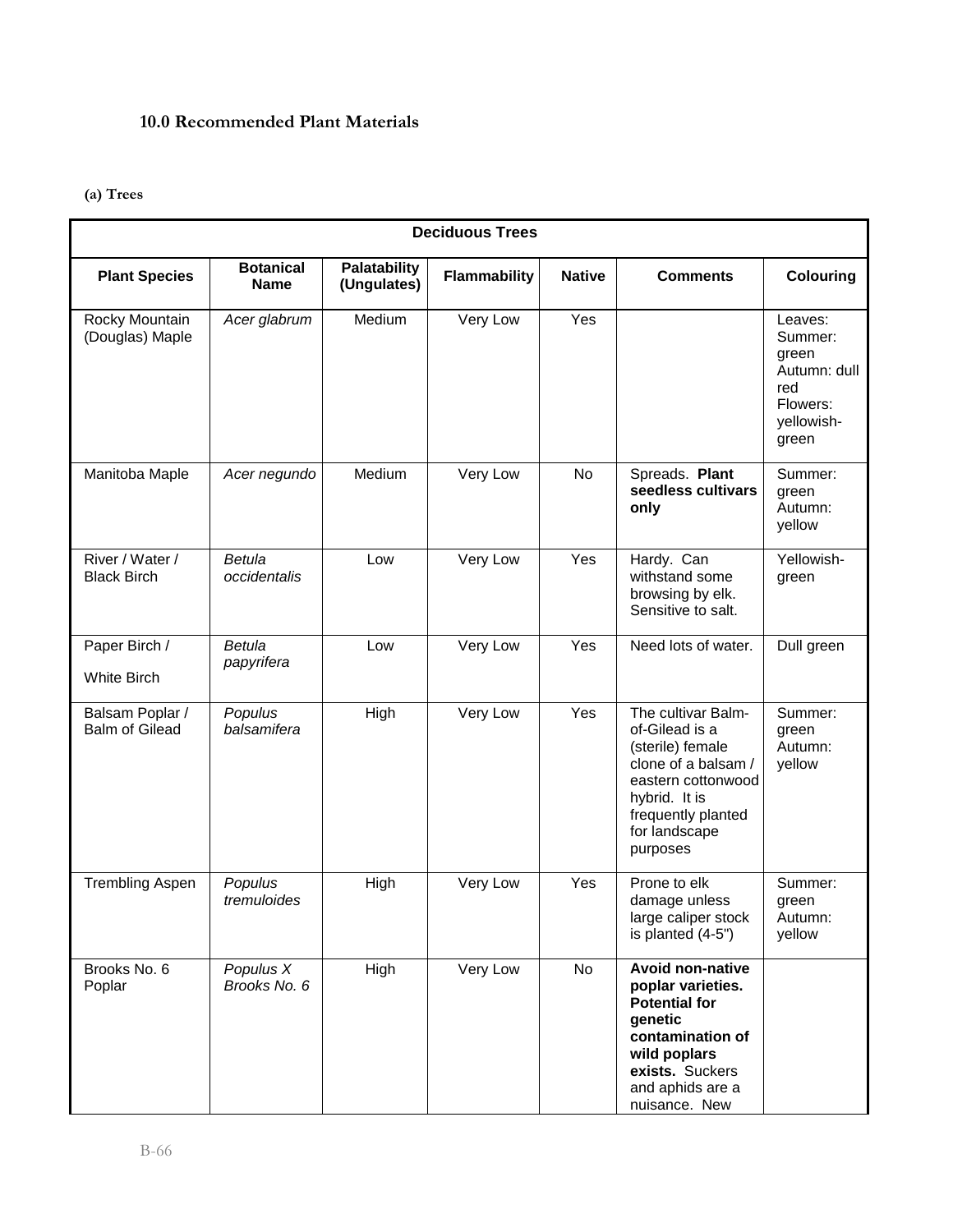|                                               |                                       |        |          |     | growth may be<br>prone to elk<br>damage. Short<br>lived in crowded<br>conditions.                                                                                                                     |                                                                                |
|-----------------------------------------------|---------------------------------------|--------|----------|-----|-------------------------------------------------------------------------------------------------------------------------------------------------------------------------------------------------------|--------------------------------------------------------------------------------|
| Northwest Poplar /<br>Jack's Hybrid<br>Poplar | Populus X<br>jackii<br>"Northwest"    | High   | Very Low | No  | <b>Avoid non-native</b><br>poplar varieties.<br><b>Potential for</b><br>genetic<br>contamination of<br>wild poplars<br>exists. Tolerates<br>elk browsing.<br>Prune high to<br>minimize elk<br>damage. | Summer:<br>bluish-green                                                        |
| Amur Cherry                                   | Prunus<br>Maackii                     | High   | Very Low | No  | Attractive to birds.<br>May attract bears                                                                                                                                                             | Flowers:<br>white                                                              |
| Mayday Tree                                   | Prunus padus<br>commutata             | Medium | Very Low | No  | Attractive to birds.<br>May attract bears.<br>Lots of fruit drop.<br>Elk damage will<br>occur unless large,<br>high-headed stock<br>is planted. Spring<br>blooming. Good<br>shade trees               |                                                                                |
| Pincherry                                     | Prunus<br>pensylvanica                | Medium | Very Low | Yes | Attractive to birds.<br>May attract bears                                                                                                                                                             | Summer:<br>yellowish-<br>green<br>Autumn:<br>purplish-red<br>Flowers:<br>white |
| Western<br>Chokecherry                        | Prunus<br>virginiana /<br>melanocarpa | Medium | Very Low | Yes | Attractive to birds.<br>May attract bears.                                                                                                                                                            | Dark green                                                                     |
| Schubert<br>Chokecherry                       | Prunus<br>virginiana<br>"Schubert"    | Medium | Very Low | No  | Attractive to birds.<br>May attract bears.<br>Lots of fruit drop.<br>Elk damage will<br>occur unless large,<br>high-headed stock<br>is planted. Suckers<br>and aphids are a<br>nuisance               |                                                                                |
| Sharp Leaf Willow                             | Salix acutifolia                      |        |          | Yes |                                                                                                                                                                                                       |                                                                                |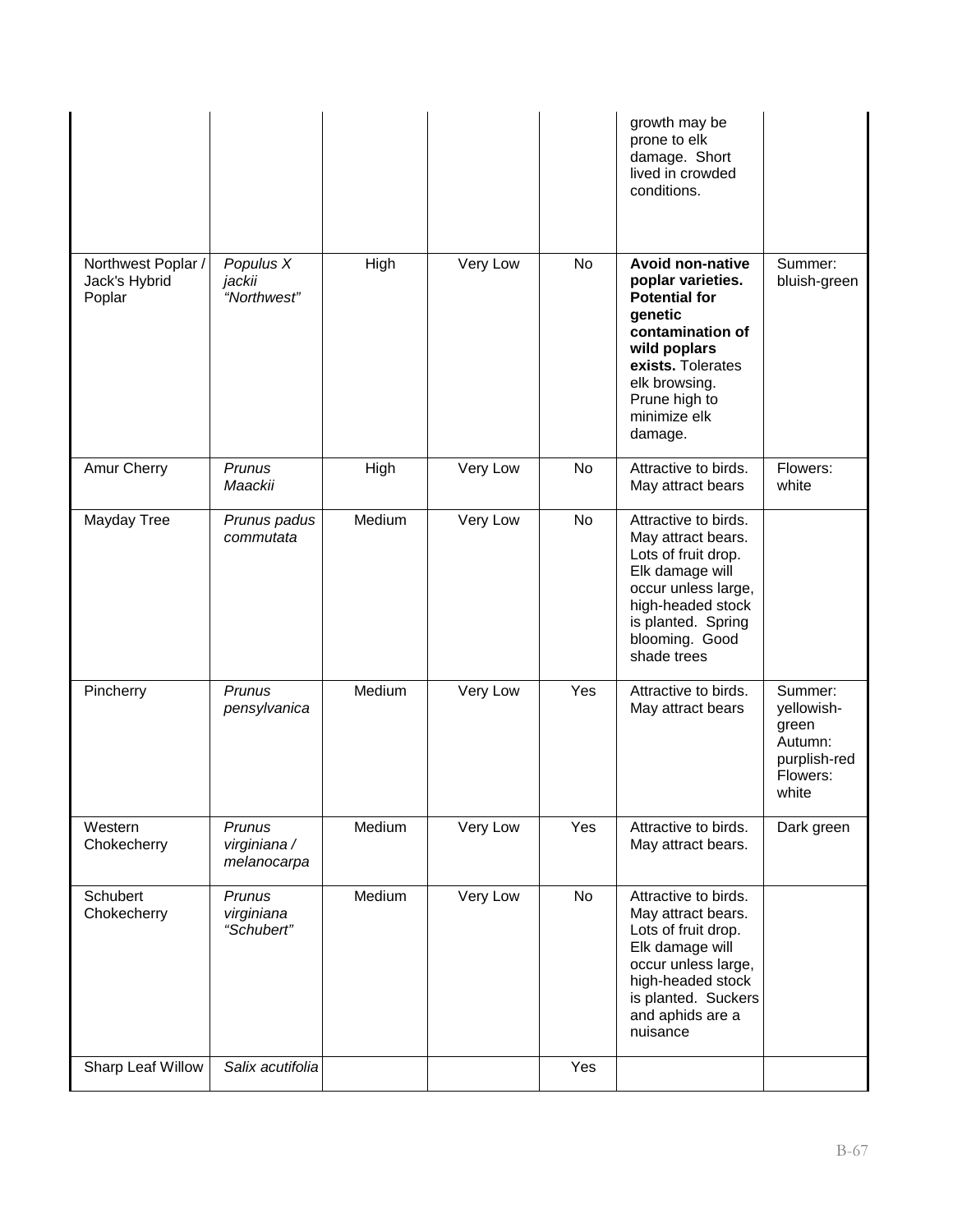| Laurel Willow /<br><b>Bayleaf Willow</b> | Salix<br>pentandra                     | High |          | Yes            | Thrives on acid<br>soils in northern<br>regions. Leaves<br>can be used for<br>flavouring foods                                                      | Very shiny<br>green                         |
|------------------------------------------|----------------------------------------|------|----------|----------------|-----------------------------------------------------------------------------------------------------------------------------------------------------|---------------------------------------------|
| American<br>Mountain Ash /<br>Dogberry   | Sorbus<br>americana                    | High | Low      | No             | Attractive to birds.<br>May attract bears.                                                                                                          | Leaves: light<br>green<br>Flowers:<br>white |
| Showy Mountain<br>Ash / Dogberry         | Sorbus<br>decora                       | High | Very Low | No             | Attractive to birds.<br>May attract bears.                                                                                                          | Leaves: blue-<br>green<br>Flowers:<br>white |
| Western Mountain<br>Ash                  | Sorbus<br>scopulina                    | High | Very Low | Yes            | Attractive to birds.<br>May attract bears.<br>Prone to elk<br>damage, should be<br>planted in fenced<br>area. Prone to fire<br>blight and sunscald. |                                             |
| <b>Brandon Elm</b>                       | <b>Ulmus</b><br>americana<br>"Brandon" |      |          | <b>No</b>      |                                                                                                                                                     |                                             |
| Siberian Elm                             | Ulmus pumila                           |      |          | N <sub>o</sub> |                                                                                                                                                     | Dark green                                  |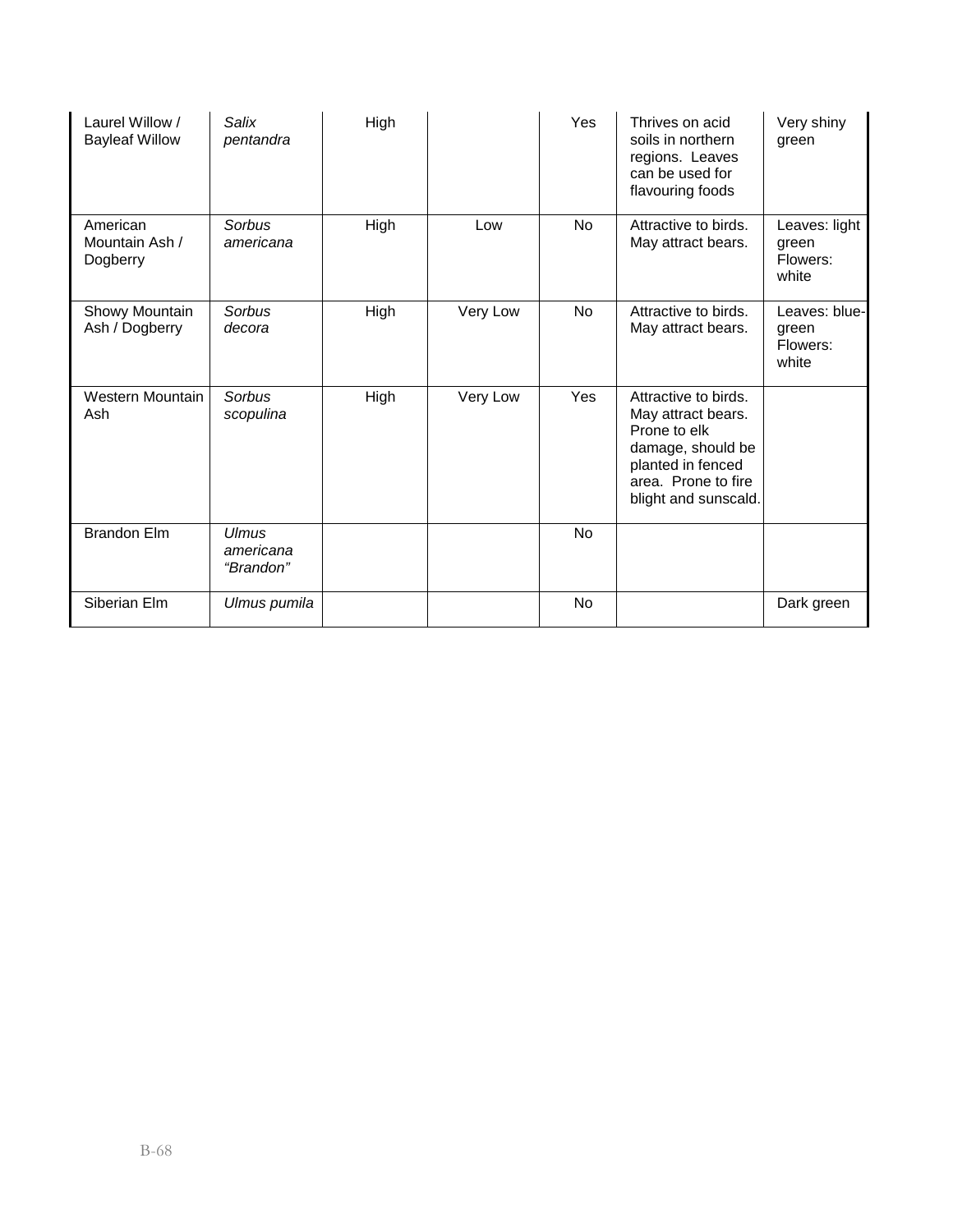| <b>Coniferous Trees</b>                                                       |                                         |                             |              |               |                                                                                   |                                            |  |
|-------------------------------------------------------------------------------|-----------------------------------------|-----------------------------|--------------|---------------|-----------------------------------------------------------------------------------|--------------------------------------------|--|
| <b>Plant Species</b>                                                          | <b>Botanical</b><br><b>Name</b>         | Palatability<br>(Ungulates) | Flammability | <b>Native</b> | <b>Comments</b>                                                                   | <b>Colouring</b>                           |  |
| Alpine Fir                                                                    | Abies<br>lasiocarpa                     | Medium                      | High         |               | Hardy, long lived.<br>May be difficult to<br>obtain. May be<br>browsed in winter. | Greyish-green<br>to light bluish-<br>green |  |
| Siberian Larch                                                                | Larix sibirica                          | Medium                      | Medium       | <b>No</b>     |                                                                                   | Green to<br>greyish-blue                   |  |
| Engelman Spruce                                                               | Picea<br>engelmanii                     | Low                         | High         | Yes           | Hybrids occur where<br>range overlaps that<br>of White or Colorado<br>spruce      | Bluish-green                               |  |
| <b>White Spruce</b>                                                           | Picea glauca                            | Low                         | High         | Yes           |                                                                                   | Green to<br>bluish-green                   |  |
| <b>Black Spruce</b>                                                           | Picea mariana                           | Low                         | Very High    | Yes           |                                                                                   | Dull greyish-<br>green                     |  |
| Colorado Spruce                                                               | Picea pungens                           | Low                         | High         | No            |                                                                                   | Bluish-green                               |  |
| Lodgepole Pine                                                                | Pinus contorta<br>var. latifolia        | Low                         | High         | Yes           | Saplings may be<br>harmed by elk<br>during rutting<br>season and winter           | Dark green to<br>yellowish-<br>green       |  |
| <b>Limber Pine</b>                                                            | Pinus flexilis                          | Low                         | High         |               | Not commonly<br>available                                                         | Greenish-<br>brown                         |  |
| Rocky Mountain<br>Douglas Fir / Blue<br>Douglas Fir /<br>Interior Douglas Fir | Pseudotsuga<br>menziesii var.<br>glauca | Medium                      | Medium       | Yes           | May be browsed<br>when young and<br>flexible                                      | Bluish-green                               |  |
| (b) Shrubs $\overline{\&}$<br><b>Ground Cover</b>                             |                                         |                             |              |               |                                                                                   |                                            |  |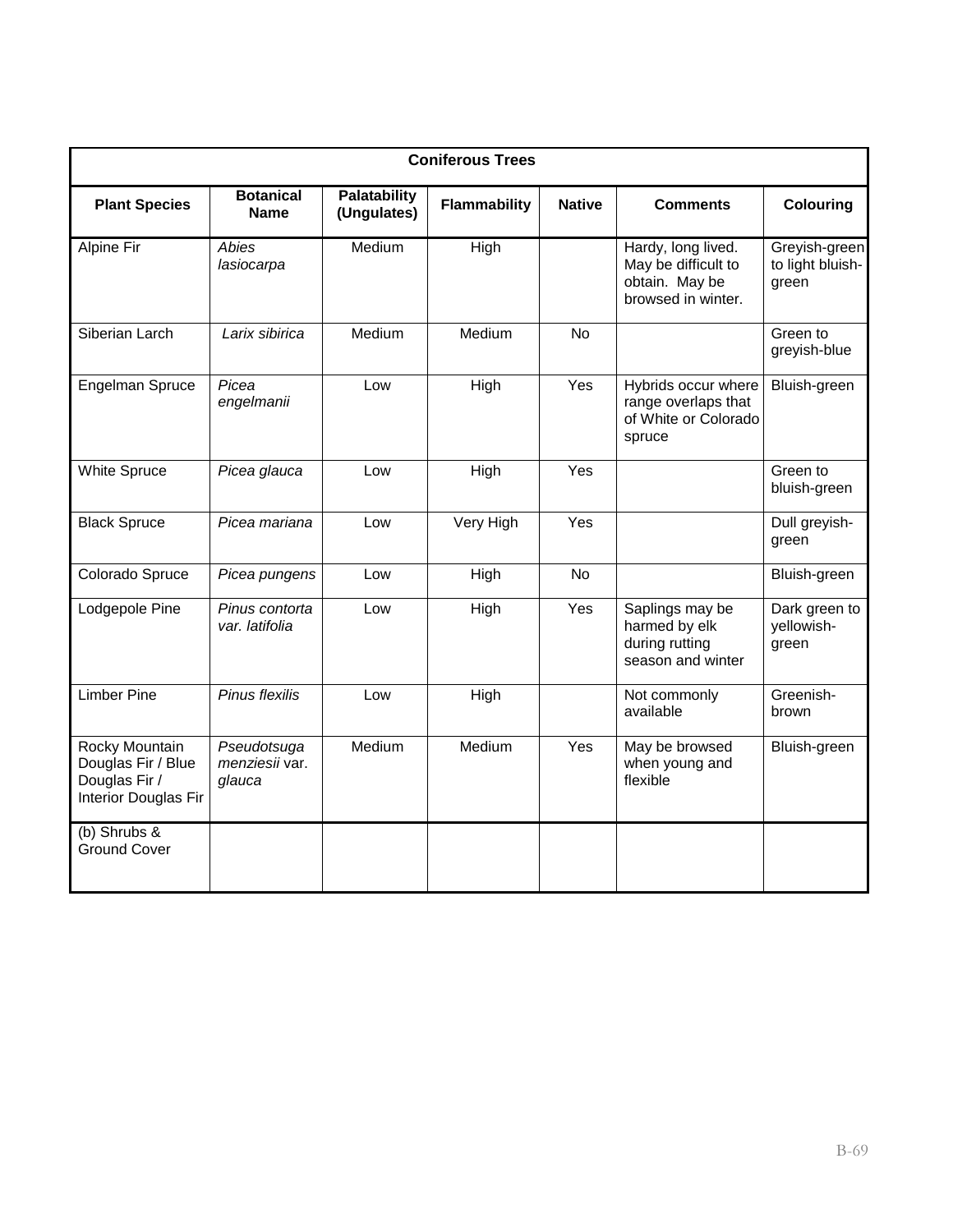| <b>Deciduous Shrubs &amp; Ground Cover</b>                         |                            |                                    |                     |               |                                                                                                                                                                                                                                                             |                                                                                                                    |  |
|--------------------------------------------------------------------|----------------------------|------------------------------------|---------------------|---------------|-------------------------------------------------------------------------------------------------------------------------------------------------------------------------------------------------------------------------------------------------------------|--------------------------------------------------------------------------------------------------------------------|--|
| <b>Plant Species</b>                                               | <b>Botanical</b><br>Name   | <b>Palatability</b><br>(Ungulates) | <b>Flammability</b> | <b>Native</b> | <b>Comments</b>                                                                                                                                                                                                                                             | <b>Colouring</b>                                                                                                   |  |
| Gout Weed                                                          | Agapodium<br>variogardum   | High                               | Low                 | <b>No</b>     |                                                                                                                                                                                                                                                             |                                                                                                                    |  |
| Green Alder                                                        | Alnus crispa               | Medium                             | Very Low            | Yes           | More shade tolerant<br>than other alders.<br>Able to colonize<br>exposed sites low in<br>nutrients and<br>improve soil fertility.<br>Fallen leaves supply<br>nitrogen to the soil.<br>Buds, twigs, bark,<br>and fruit are eaten<br>by birds and<br>mammals. | Bright shiny<br>green                                                                                              |  |
| Saskatoon Berry /<br>Western<br>Serviceberry                       | Amelanchier<br>alnifolia   | High                               | Low                 | Yes           | Berries edible.<br>Twigs, bark, and fruit<br>may attract birds and<br>animals.                                                                                                                                                                              | Leaves: dark<br>green<br>Flowers: white                                                                            |  |
| Bearberry /<br>Kinnikinnick                                        | Arctostaphylos<br>uva-ursi | Low                                | High                | Yes           |                                                                                                                                                                                                                                                             |                                                                                                                    |  |
| Common Caragana<br>/ Siberian Pea-Tree<br>/ Siberian Pea-<br>Shrub | Caragana<br>arborescens    | High                               |                     | No            | Umbrella-shaped<br>weeping cultivars<br>commonly grown as<br>a lawn tree. Easy to<br>grow, very cold<br>hardy, tolerant of<br>drought, poor soil,<br>salt and wind.                                                                                         | Flowers:<br>yellow                                                                                                 |  |
| Pygmy Caragana                                                     | Caragana<br>pygmaea        | High                               |                     | <b>No</b>     |                                                                                                                                                                                                                                                             |                                                                                                                    |  |
| Red-Osier                                                          | Cornus<br>stolonifera      | High                               | Low                 | Yes           |                                                                                                                                                                                                                                                             |                                                                                                                    |  |
| Peking Cotoneaster                                                 | Cotoneaster<br>acutifolius | High                               | Low                 | No            |                                                                                                                                                                                                                                                             |                                                                                                                    |  |
| Silverberry / Silver<br>Elaeagnus / Wolf<br>Willow                 | Eleagnus<br>commutata      | Medium                             | Low                 | Yes           | Tolerant of harsh<br>conditions                                                                                                                                                                                                                             | Dense coating<br>of silvery (or<br>rusty brown)<br>scales on the<br>leaves, twigs,<br>flowers, and<br>other parts. |  |
| Shrubby Cinquefoil                                                 | Potentilla                 | Low                                | Low                 | Yes           |                                                                                                                                                                                                                                                             |                                                                                                                    |  |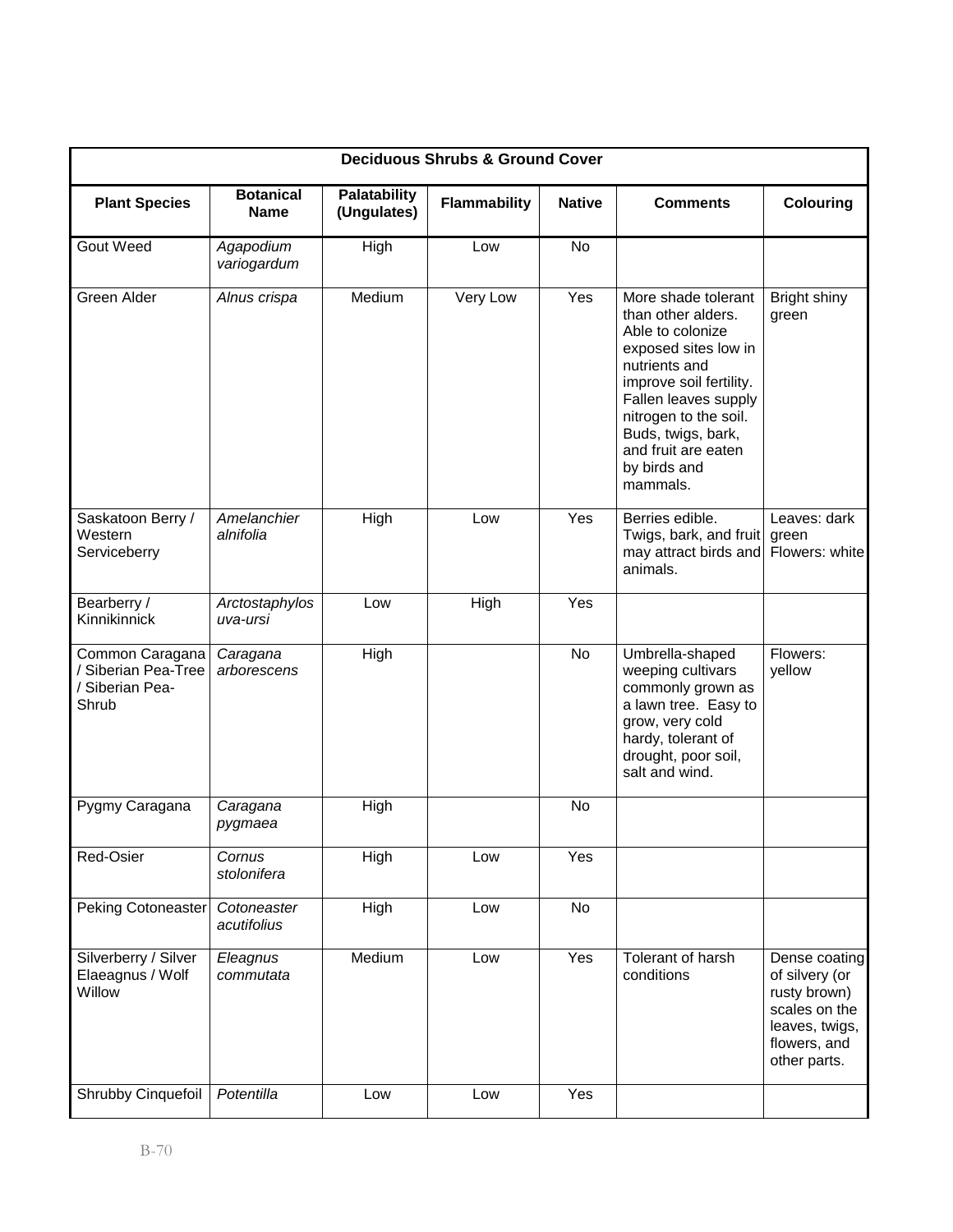|                                                                            | fruticosa                     |        |          |           |                                                          |                                                     |
|----------------------------------------------------------------------------|-------------------------------|--------|----------|-----------|----------------------------------------------------------|-----------------------------------------------------|
| Wild Red<br>Raspberry                                                      | Rhubus idaeus                 | Medium | Low      | Yes       |                                                          |                                                     |
| <b>Alpine Currant</b>                                                      | Ribes alpinum                 | Medium |          | Yes       |                                                          |                                                     |
| Golden Flowering<br>Currant                                                | Ribes aurem                   | Medium |          | <b>No</b> |                                                          |                                                     |
| Wild / Northern<br>Gooseberry                                              | <b>Ribes</b><br>oxycanthoides | Low    | Low      | Yes       |                                                          |                                                     |
| <b>Prickly Rose</b>                                                        | Rosa acicularis               | High   | Low      | Yes       |                                                          |                                                     |
| Common Wild Rose Rosa woodsii                                              |                               | Medium | Low      | Yes       |                                                          |                                                     |
| Canada<br>Buffaloberry /<br>Soapberry/<br>Soopalallie                      | Sheperdia<br>canadensis       | Medium | Low      | Yes       |                                                          | <b>Red berries</b>                                  |
| <b>False Spirea</b>                                                        | Sorbaria<br>sorbifolia        | Medium |          |           |                                                          |                                                     |
| Meadowsweet /<br><b>Birch-leaved Spirea</b>                                | Spirea<br>betulifolia         | Low    | Low      | Yes       |                                                          |                                                     |
| Three-Lobed Spirea                                                         | Spirea trilobata              | Low    |          | <b>No</b> |                                                          |                                                     |
| <b>SS Snowberry</b>                                                        | Symphoricarpo<br>s albus      | Medium | Low      |           |                                                          |                                                     |
| Late Lilac                                                                 | Syringa villosa               | Medium |          | No        |                                                          |                                                     |
| Common Lilac                                                               | Syringa<br>vulgaris           | Medium | Low      | No        | Leaves: dark green<br>Flowers: purple,<br>pink, or white |                                                     |
| Highbush<br>Cranberry /<br>Cranberry<br>Viburnum/<br><b>Cranberry Bush</b> | Virburnum<br>trilobum         |        |          | No        | Fruit is edible.                                         | Flowers: white<br>Fruit: orange<br>to red           |
| Pussy Willow                                                               | Salix discolor                | High   | Very Low | Yes       | Immature catkins<br>often used in floral<br>decorations. | Mature<br>leaves: green<br>Young leaves:<br>reddish |